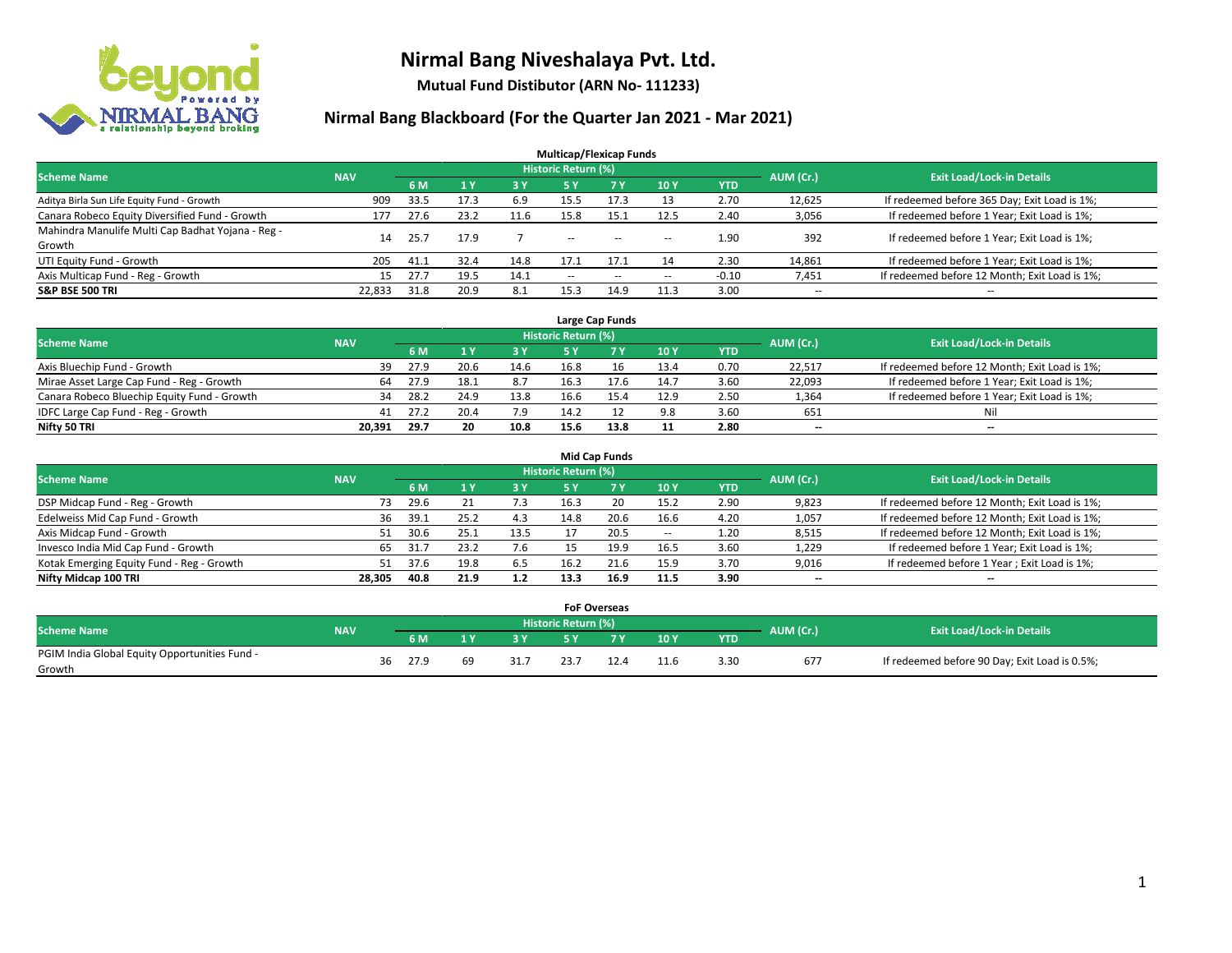

**Mutual Fund Distibutor (ARN No- 111233)**

| Large & Midcap                                   |            |      |                |           |                            |           |      |            |           |                                              |  |  |  |  |
|--------------------------------------------------|------------|------|----------------|-----------|----------------------------|-----------|------|------------|-----------|----------------------------------------------|--|--|--|--|
| <b>Scheme Name</b>                               | <b>NAV</b> |      |                |           | <b>Historic Return (%)</b> |           |      |            | AUM (Cr.) | <b>Exit Load/Lock-in Details</b>             |  |  |  |  |
|                                                  |            | 6 M  | 4 <sup>v</sup> | <b>3Y</b> | <b>5 Y</b>                 | <b>7Y</b> | 10Y  | <b>YTD</b> |           |                                              |  |  |  |  |
| Mirae Asset Emerging Bluechip Fund - Growth      | 74         | 33.9 | 25.4           | 11.2      | 20.2                       | 25.2      | 21.5 | 4.40       | 14,302    | If redeemed before 1 Year; Exit Load is 1%;  |  |  |  |  |
| Canara Robeco Emerging Equities - Growth         | 124        | 32.0 | 24.7           | 7.9       | 17.1                       | 23.5      | 18.6 | 2.90       | 7,313     | If redeemed before 1 Year; Exit Load is 1%;  |  |  |  |  |
| Principal Emerging Bluechip Fund - Growth        | 135        | 32.2 | 21.5           | 5.5       | 16.6                       |           | 15.8 | 2.10       | 2,418     | If redeemed before 365 Day; Exit Load is 1%; |  |  |  |  |
| Invesco India Growth Opportunities Fund - Growth | 43         | 28.6 | 15.9           | 8.2       | 14.9                       | 15.7      | 12.7 | 3.80       | 3,472     | If redeemed before 1 Year; Exit Load is 1%;  |  |  |  |  |
| Kotak Equity Opportunities Fund - Reg - Growth   | 153        | 26.7 | 16.1           | 8.1       | 15.4                       | 16.5      | 12.7 | 2.80       | 4,633     | If redeemed before 1 Year; Exit Load is 1%;  |  |  |  |  |
| Tata Large & Mid Cap Fund - Reg - Growth         | 258        | 27.6 | 16.1           | 7.6       |                            | 15.       | 12.5 | 2.00       | 1,934     | If redeemed before 365 Day; Exit Load is 1%; |  |  |  |  |
| NIFTY Large Midcap 250 TRI                       | 9.255      | 34.5 | 22.1           |           | 15.8                       | 16.9      | 12.7 | 3.20       | --        | --                                           |  |  |  |  |

| <b>Focused Funds</b>                                |            |      |      |      |                     |      |            |            |           |                                               |  |  |  |
|-----------------------------------------------------|------------|------|------|------|---------------------|------|------------|------------|-----------|-----------------------------------------------|--|--|--|
| <b>Scheme Name</b>                                  | <b>NAV</b> |      |      |      | Historic Return (%) |      |            |            | AUM (Cr.) | <b>Exit Load/Lock-in Details</b>              |  |  |  |
|                                                     |            | 6 M  |      | 3 Y  | 5 ۷                 |      | <b>10Y</b> | <b>YTD</b> |           |                                               |  |  |  |
| Axis Focused 25 Fund - Growth                       | 38         | 33.5 |      | 11.4 | 18.3                | 17.6 | $\sim$     | 1.20       | 14,358    | If redeemed before 12 Month; Exit Load is 1%; |  |  |  |
| ICICI Prudential Focused Equity Fund - Ret - Growth | 38         | 26.1 | 27.2 |      | 13.2                | 12.6 | 10.4       | 4.20       | 974       | If redeemed before 1 Year; Exit Load is 1%;   |  |  |  |
| SBI Focused Equity Fund - Growth                    | 178        | 25.4 | 13.4 | 8.4  | 15.6                | 17.9 | 16.2       | 1.50       | 12,761    | If redeemed before 1 Year; Exit Load is 1%;   |  |  |  |
| <b>S&amp;P BSE 500 TRI</b>                          | 22.833     | 31.8 | 20.9 | 8.1  | 15.3                | 14.9 | 11.3       | 3.00       | $- -$     | $\overline{\phantom{a}}$                      |  |  |  |

| <b>Small Cap Funds</b>             |            |           |                                  |      |      |      |                          |            |       |                                               |  |  |  |
|------------------------------------|------------|-----------|----------------------------------|------|------|------|--------------------------|------------|-------|-----------------------------------------------|--|--|--|
| <b>Scheme Name</b>                 | <b>NAV</b> | AUM (Cr.) | <b>Exit Load/Lock-in Details</b> |      |      |      |                          |            |       |                                               |  |  |  |
|                                    |            | 6 M       |                                  |      |      |      | 10Y                      | <b>YTD</b> |       |                                               |  |  |  |
| Axis Small Cap Fund - Reg - Growth | 40         | 37.2      | 18                               | 10.9 | 16.2 | 21.8 | $\overline{\phantom{a}}$ | 1.40       | 3,632 | If redeemed before 12 Month; Exit Load is 1%; |  |  |  |
| DSP Small Cap Fund - Reg - Growth  | 72         | 41.3      | 25.8                             | 0.2  | 12.8 | 21.9 | 16.6                     | 1.70       | 6,001 | If redeemed before 12 Month; Exit Load is 1%; |  |  |  |
| SBI Small Cap Fund - Growth        | 73.        | 42.6      | 29.3                             |      | 18.4 | 26.7 | 19.9                     | 1.80       | 6,628 | If redeemed before 1 Year; Exit Load is 1%;   |  |  |  |
| Nifty Smallcap 100 TRI             | 9,122      | 49.8      | 18.9                             | -6.8 |      | 12.9 | 8.2                      | 3.70       | $- -$ | $\overline{\phantom{a}}$                      |  |  |  |

| ELSS Schemes (Tax Saving u/s 80-C)           |            |      |                |                            |           |            |       |            |           |                                  |  |  |  |
|----------------------------------------------|------------|------|----------------|----------------------------|-----------|------------|-------|------------|-----------|----------------------------------|--|--|--|
| <b>Scheme Name</b>                           | <b>NAV</b> |      |                | <b>Historic Return (%)</b> |           |            |       |            | AUM (Cr.) | <b>Exit Load/Lock-in Details</b> |  |  |  |
|                                              |            | 6 M  | 1 <sup>1</sup> | 3 Y                        | <b>5Y</b> | <b>7 Y</b> | 10Y   | <b>YTD</b> |           |                                  |  |  |  |
| Aditya Birla Sun Life Tax Relief 96 - Growth | 38         | 24.1 | 16.2           | 5.2                        | 13.2      | 16.6       | 12.7  | 1.60       | 13,037    | Ni                               |  |  |  |
| Axis Long Term Equity Fund - Growth          | 60         | 33.5 | 20.8           | 11.4                       | 15.8      | 19.4       | 17.2  | 0.50       | 27,181    | Ni                               |  |  |  |
| Canara Robeco Equity Tax Saver Fund - Growth | 90         | 33.1 | 31.7           | 13.8                       | 16.5      | 16.3       | 13.3  | 3.60       | 1,476     | Ni                               |  |  |  |
| Invesco India Tax Plan - Growth              | 66         | 28.1 | 21.1           | 8.5                        | 14.7      | 17.2       | 14.2  | 2.60       | 1,386     | Ni                               |  |  |  |
| Mirae Asset Tax Saver Fund - Reg - Growth    | 24         | 34.1 | 24.9           | 11.2                       | 20.5      | $\sim$     | $- -$ | 4.00       | 5,489     | Ni                               |  |  |  |
| <b>S&amp;P BSE 200 TRI</b>                   | 7.381      | 31.1 | 21             | 9.3                        | 15.7      | 14.9       | 11.5  | 3.00       | $- -$     | $- -$                            |  |  |  |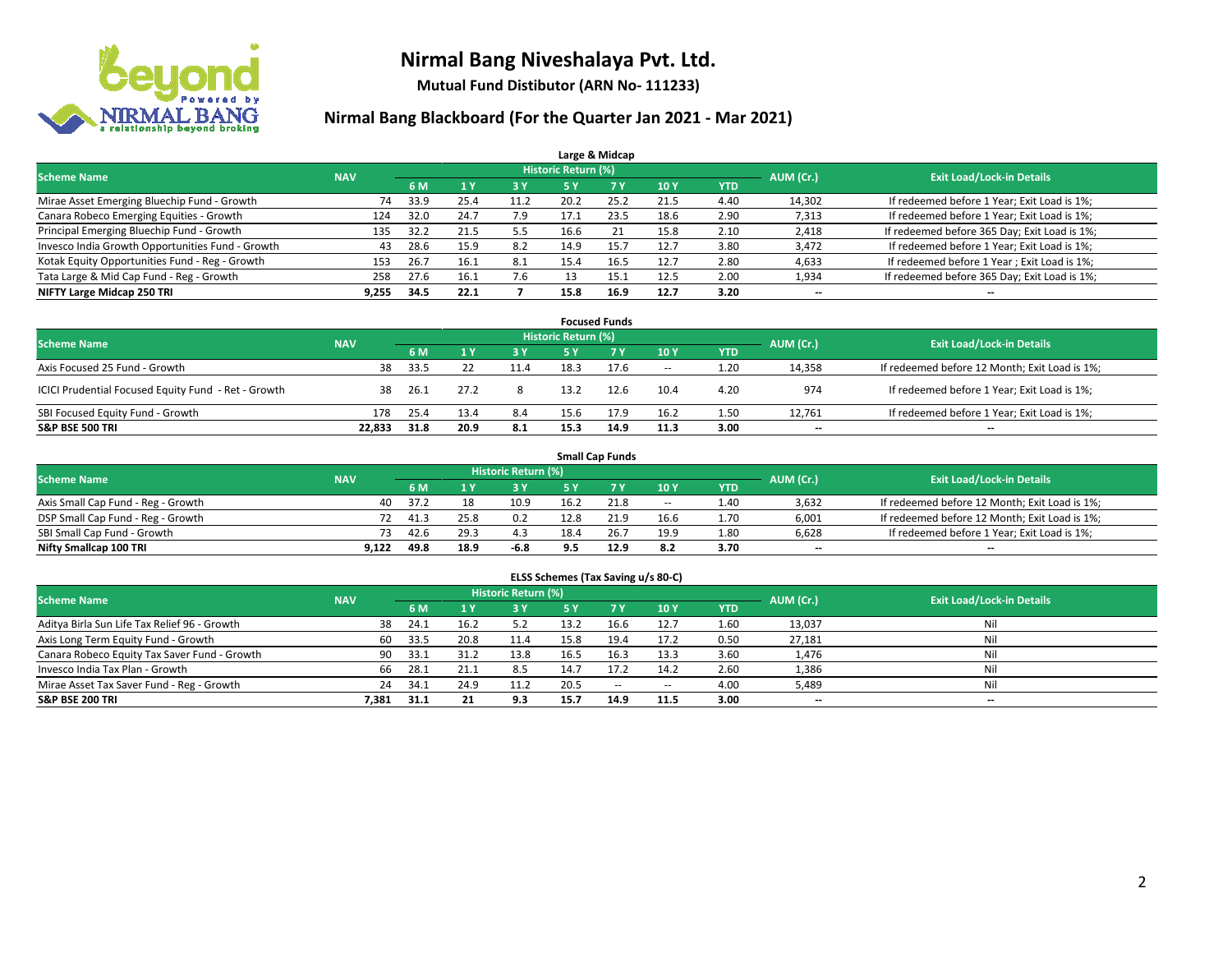

**Mutual Fund Distibutor (ARN No- 111233)**

| <b>Solution Oriented</b>                                  |            |      |      |                            |      |           |                          |            |           |                                                                                                                                                           |  |  |  |
|-----------------------------------------------------------|------------|------|------|----------------------------|------|-----------|--------------------------|------------|-----------|-----------------------------------------------------------------------------------------------------------------------------------------------------------|--|--|--|
| <b>Scheme Name</b>                                        | <b>NAV</b> |      |      | <b>Historic Return (%)</b> |      |           |                          |            | AUM (Cr.) | <b>Exit Load/Lock-in Details</b>                                                                                                                          |  |  |  |
|                                                           |            | 6 M  | 1 Y  | <b>3Y</b>                  | 5 Y  | <b>7Y</b> | 10Y                      | <b>YTD</b> |           |                                                                                                                                                           |  |  |  |
| <b>HDFC Childrens Gift Fund</b>                           | 149        | 22.8 | 17.5 | 7.4                        | 13.4 | 14.6      | 13.8                     | 1.60       | 4,002     | If redeemed before 1 Year; Exit Load is 3%; If redeemed bet. 1 Year<br>to 2 Year; Exit Load is 2%; If redeemed bet. 2 Year to 3 Year; Exit<br>Load is 1%: |  |  |  |
| Tata Retirement Savings Fund - Moderate Plan - Reg        | 37         | 20.7 | 16   | 6.6                        | 14   | 17.2      | $\overline{\phantom{a}}$ | 1.80       | 1,315     | If redeemed before 61 Month; Exit Load is 1%;                                                                                                             |  |  |  |
| Tata Retirement Savings Fund - Progressive Plan -<br>Reg  | 36         | 23.7 | 15.7 | 6.5                        | 15.5 | 17        | $\sim$                   | 2.10       | 949       | If redeemed before 61 Month; Exit Load is 1%;                                                                                                             |  |  |  |
| Tata Retirement Savings Fund - Reg - Conservative<br>Plan | 23         | 7.7  | 11.6 | 6.6                        | 9.6  | 10.3      | $\!-$                    | 0.40       | 164       | If redeemed before 61 Month; Exit Load is 1%;                                                                                                             |  |  |  |
| <b>S&amp;P BSE 200 TRI</b>                                | 7,381      | 31.1 | 21   | 9.3                        | 15.7 | 14.9      | 11.5                     | 3.00       | --        | --                                                                                                                                                        |  |  |  |

| <b>Index Fund</b>                                  |            |      |      |                     |      |      |      |            |           |                                               |  |  |  |
|----------------------------------------------------|------------|------|------|---------------------|------|------|------|------------|-----------|-----------------------------------------------|--|--|--|
| <b>Scheme Name</b>                                 | <b>NAV</b> |      |      | Historic Return (%) |      |      |      |            | AUM (Cr.) | <b>Exit Load/Lock-in Details</b>              |  |  |  |
|                                                    |            | 6 M  |      | 3 Y                 | 5 Y  | 7Y   | 10Y  | <b>YTD</b> |           |                                               |  |  |  |
| HDFC Index Fund-NIFTY 50 Plan                      | 132        | 29.4 | 18.9 | 10.2                | 14.9 | 13.2 | 10.3 | 2.80       | 2,355     | If redeemed before 3 Day; Exit Load is 0.25%; |  |  |  |
| ICICI Prudential Nifty Next 50 Index Fund - Growth | 29         | 25.8 | 16   |                     | 13.2 |      | 11.3 | 2.50       | 931       | Nil                                           |  |  |  |
| UTI Nifty Index Fund - Growth                      | 95         | 29.6 | 19.3 | 10.4                | 15.1 | 13.3 | 10.3 | 2.80       | 3,173     | Nil                                           |  |  |  |
| Nifty 50 TRI                                       | 20,391     | 29.7 | 20   | 10.8                | 15.6 | 13.8 | 11   | 2.80       | $-$       | $\overline{\phantom{a}}$                      |  |  |  |

|                                       |            |      |      |                     |      | <b>Contra/Value Fund</b> |      |      |           |                                             |
|---------------------------------------|------------|------|------|---------------------|------|--------------------------|------|------|-----------|---------------------------------------------|
| <b>Scheme Name</b>                    | <b>NAV</b> |      |      | Historic Return (%) |      |                          |      |      | AUM (Cr.) | <b>Exit Load/Lock-in Details</b>            |
|                                       |            | 6 M  |      | 3 Y                 |      |                          | 10Y  | YTD  |           |                                             |
| Invesco India Contra Fund - Growth    | 61         | 26.5 |      |                     | 16.1 | 19.                      | 14.2 | 2.90 | 6,010     | If redeemed before 1 Year; Exit Load is 1%; |
| UTI Value Opportunities Fund - Growth | 80         | 31.1 | 20.7 |                     | 13.7 | 12.9                     | 11.3 | 3.60 | 5,202     | If redeemed before 1 Year; Exit Load is 1%; |
| <b>S&amp;P BSE 500 TRI</b>            | 22.833     | 31.8 | 20.9 | 8.1                 | 15.3 | 14.9                     | 11.3 | 3.00 | $- -$     | $\overline{\phantom{a}}$                    |

| Sector/Thematic                                                           |            |      |                         |                            |      |        |      |            |           |                                               |  |  |  |
|---------------------------------------------------------------------------|------------|------|-------------------------|----------------------------|------|--------|------|------------|-----------|-----------------------------------------------|--|--|--|
| <b>Scheme Name</b>                                                        | <b>NAV</b> |      |                         | <b>Historic Return (%)</b> |      |        |      |            | AUM (Cr.) | <b>Exit Load/Lock-in Details</b>              |  |  |  |
|                                                                           |            | 6 M  | $\mathbf{1} \mathbf{y}$ | <b>3Y</b>                  | 5 Y  | 7 Y    | 10Y  | <b>YTD</b> |           |                                               |  |  |  |
| Canara Robeco Consumer Trends Fund - Reg -<br>Growth                      | 53         | 30.3 | 24.2                    | 11.9                       | 18.1 | 19     | 14.8 | 3.80       | 492       | If redeemed before 1 Year; Exit Load is 1%;   |  |  |  |
| Mirae Asset Great Consumer Fund - Growth                                  | 44         | 28.6 | 13.6                    | 8.1                        | 16.9 | 16.7   | --   | 5.10       | 1,092     | If redeemed before 1 Year; Exit Load is 1%;   |  |  |  |
| ICICI Prudential Technology Fund - Growth                                 | 103        | 61.2 | 69.8                    | 26.8                       | 20.8 | 18     | 18.2 | 4.50       | 1,185     | If redeemed before 15 Day; Exit Load is 1%;   |  |  |  |
| Nippon India Pharma Fund - Growth                                         | 251        | 29.0 | 60                      | 19.9                       | 12.9 | 16.6   | 16.2 | $-0.80$    | 4,383     | If redeemed before 1 Month; Exit Load is 1%;  |  |  |  |
| BNP Paribas India Consumption Fund - Reg - Growth                         | 16         | 25.1 | 18.9                    | $\sim$                     | --   | $\sim$ | --   | 3.40       | 641       | If redeemed before 12 Month; Exit Load is 1%; |  |  |  |
| ICICI Prudential Banking and Financial Services Fund -<br>Retail - Growth | 67         | 29.6 | -4                      | 1.7                        | 16.1 | 17.8   | 14.1 | 1.70       | 3,381     | If redeemed before 15 Day; Exit Load is 1%;   |  |  |  |
| <b>S&amp;P BSE 500 TRI</b>                                                | 22.833     | 31.8 | 20.9                    | 8.1                        | 15.3 | 14.9   | 11.3 | 3.00       | --        | --                                            |  |  |  |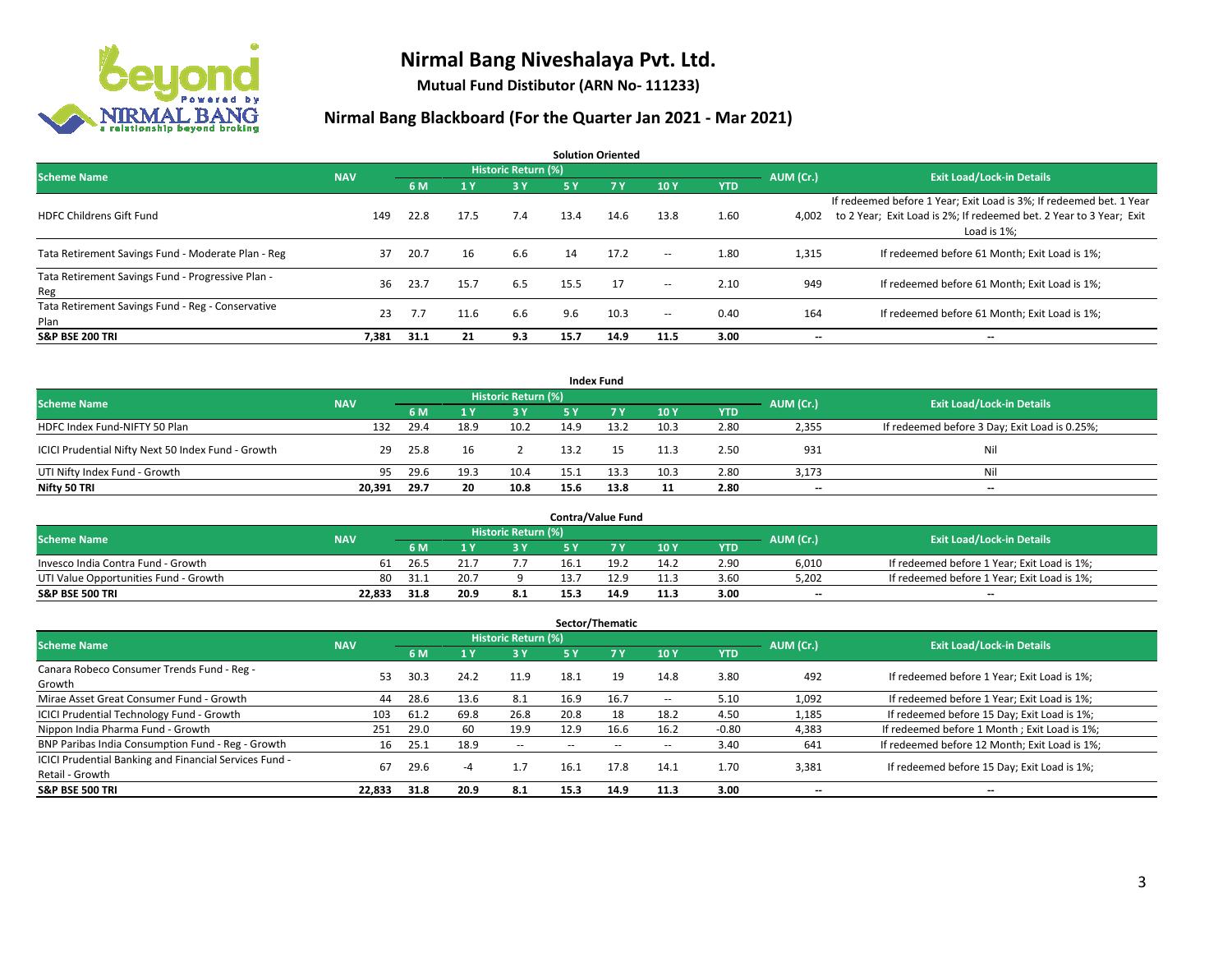

**Mutual Fund Distibutor (ARN No- 111233)**

| <b>Dynamic Asset Allocation Funds</b>                      |            |      |      |                     |               |      |                          |            |                          |                                               |  |  |  |
|------------------------------------------------------------|------------|------|------|---------------------|---------------|------|--------------------------|------------|--------------------------|-----------------------------------------------|--|--|--|
| <b>Scheme Name</b>                                         | <b>NAV</b> |      |      | Historic Return (%) |               |      |                          |            | AUM (Cr.)                | <b>Exit Load/Lock-in Details</b>              |  |  |  |
|                                                            |            | 6 M  |      | 73 Y.               | 5 Y           | 7Y   | 10Y                      | <b>YTD</b> |                          |                                               |  |  |  |
| ICICI Prudential Balanced Advantage Fund - Reg -<br>Growth | 43         | 16.2 | 12.5 | 8.5                 | 11.4          | 12.3 | 12.1                     | 1.20       | 28,546                   | If redeemed before 1 Year; Exit Load is 1%;   |  |  |  |
| Nippon India Balanced Advantage Fund - Growth              | 106        | 16.2 | 11.7 | 5.6                 |               | 12.6 | 10.3                     | 1.50       | 2,886                    | If redeemed before 12 Month; Exit Load is 1%; |  |  |  |
| Edelweiss Balanced Advantage Fund - Growth                 | 31         | 18.7 | 23.8 | 10.3                | 11.6          | 12.3 | 10.5                     | 1.80       | 2,221                    | If redeemed before 365 Day; Exit Load is 1%;  |  |  |  |
| Kotak Balanced Advantage Fund - Reg - Growth               | 13         | 14.0 | 14.5 | $\sim$              | $\sim$ $\sim$ | $-$  | $\overline{\phantom{a}}$ | 1.40       | 5,721                    | If redeemed before 1 Year; Exit Load is 1%;   |  |  |  |
| NIFTY 50 Hybrid Composite Debt 65:35 Index                 | 12.568     | 19.8 | 19.1 | 11.2                | 13.8          | 12.7 | 10.7                     | 1.70       | $\overline{\phantom{a}}$ | $\overline{\phantom{a}}$                      |  |  |  |

| <b>Hybrid Aggressive</b>                        |            |                                  |      |      |      |      |        |            |           |                                               |  |  |  |
|-------------------------------------------------|------------|----------------------------------|------|------|------|------|--------|------------|-----------|-----------------------------------------------|--|--|--|
| <b>Scheme Name</b>                              |            | <b>Exit Load/Lock-in Details</b> |      |      |      |      |        |            |           |                                               |  |  |  |
|                                                 | <b>NAV</b> | 6 M                              |      | 2 V  |      |      | 10Y    | <b>YTD</b> | AUM (Cr.) |                                               |  |  |  |
| Canara Robeco Equity Hybrid Fund - Growth       | 205        | 21.3                             | 20.6 | 10.8 |      |      | 13.1   | 1.90       | 4,170     | If redeemed before 1 Year; Exit Load is 1%;   |  |  |  |
| SBI Equity Hybrid Fund - Growth                 | 168        | 21.0                             | 14.1 | 8.6  | 12.6 |      | 12.6   | 1.90       | 35,656    | If redeemed before 12 Month; Exit Load is 1%; |  |  |  |
| Mirae Asset Hybrid - Equity Fund - Reg - Growth | 18         | 21.3                             | 16.8 |      | 14.1 | $-$  | $\sim$ | 2.70       | 4,379     | If redeemed before 1 Year; Exit Load is 1%;   |  |  |  |
| NIFTY 50 Hybrid Composite Debt 65:35 Index      | 12.568     | 19.8                             | 19.1 | 11.2 | 13.8 | 12.7 | 10.7   | 1.70       | $- -$     | $\overline{\phantom{a}}$                      |  |  |  |

| Gold                                    |            |        |      |                     |      |       |                          |            |                          |                                                                  |  |  |  |
|-----------------------------------------|------------|--------|------|---------------------|------|-------|--------------------------|------------|--------------------------|------------------------------------------------------------------|--|--|--|
| <b>Scheme Name</b>                      | <b>NAV</b> |        |      | Historic Return (%) |      |       |                          |            | AUM (Cr.)                | <b>Exit Load/Lock-in Details</b>                                 |  |  |  |
|                                         |            | 6 M    |      | 3 Y                 | 5 Y  |       | 10Y                      | <b>YTD</b> |                          |                                                                  |  |  |  |
| HDFC Gold Fund - Growth                 | 16         | $-2.0$ | 22.8 | 16.8                | 12.1 | - 6.1 |                          | $-1.70$    | 1,055                    | If redeemed before 6 Months; Exit Load is 2%; If redeemed bet. 6 |  |  |  |
|                                         |            |        |      |                     |      |       | $- -$                    |            |                          | Months to 12 Months; Exit Load is 1%;                            |  |  |  |
| Kotak Gold Fund - Reg - Growth          | 20         | -1.,   |      | 17.6                |      | 6.2   | $\sim$                   | $-1.50$    | 794                      | If redeemed before 1 Year; Exit Load is 1%;                      |  |  |  |
| Nippon India Gold Savings Fund - Growth | 20         | -2.1   | 21.6 | 16.4                | 11.0 | 5.9   | $\overline{\phantom{a}}$ | $-1.60$    | 1,346                    | If redeemed before 15 Day; Exit Load is 1%;                      |  |  |  |
| <b>Prices of Gold</b>                   | 48.920     | $-2.2$ | 22.5 | 17.7                | 13.3 |       | 9.3                      | $-2.20$    | $\overline{\phantom{a}}$ | --                                                               |  |  |  |

| <b>Arbitrage Fund</b>                      |            |    |      |   |                            |  |  |           |            |           |                                                 |  |  |
|--------------------------------------------|------------|----|------|---|----------------------------|--|--|-----------|------------|-----------|-------------------------------------------------|--|--|
| <b>Scheme Name</b>                         | <b>NAV</b> |    |      |   | <b>Historic Return (%)</b> |  |  |           |            | AUM (Cr.) | <b>Exit Load/Lock-in Details</b>                |  |  |
|                                            |            |    | 1 M  | M | 6 M                        |  |  | <b>3Y</b> | <b>YTD</b> |           |                                                 |  |  |
| IDFC Arbitrage Fund - Reg - Growth         |            | 25 | 3.6  |   |                            |  |  |           | 2.00       | 6,670     | If redeemed before 1 Month; Exit Load is 0.25%; |  |  |
| Kotak Equity Arbitrage Fund - Reg - Growth |            | 29 | 4.3  |   | 3.5                        |  |  |           | 2.90       | 14,908    | If redeemed before 30 Day; Exit Load is 0.25%;  |  |  |
| Tata Arbitrage Fund - Reg - Growth         |            |    | -2.7 |   | 3.6                        |  |  | $\sim$    | 1.80       | 2,814     | If redeemed before 30 Day; Exit Load is 0.25%;  |  |  |
| Nippon India Arbitrage Fund - Growth       |            | 21 | 3.4  |   |                            |  |  | 5.6       | 1.90       | 8,029     | If redeemed before 1 Month; Exit Load is 0.25%; |  |  |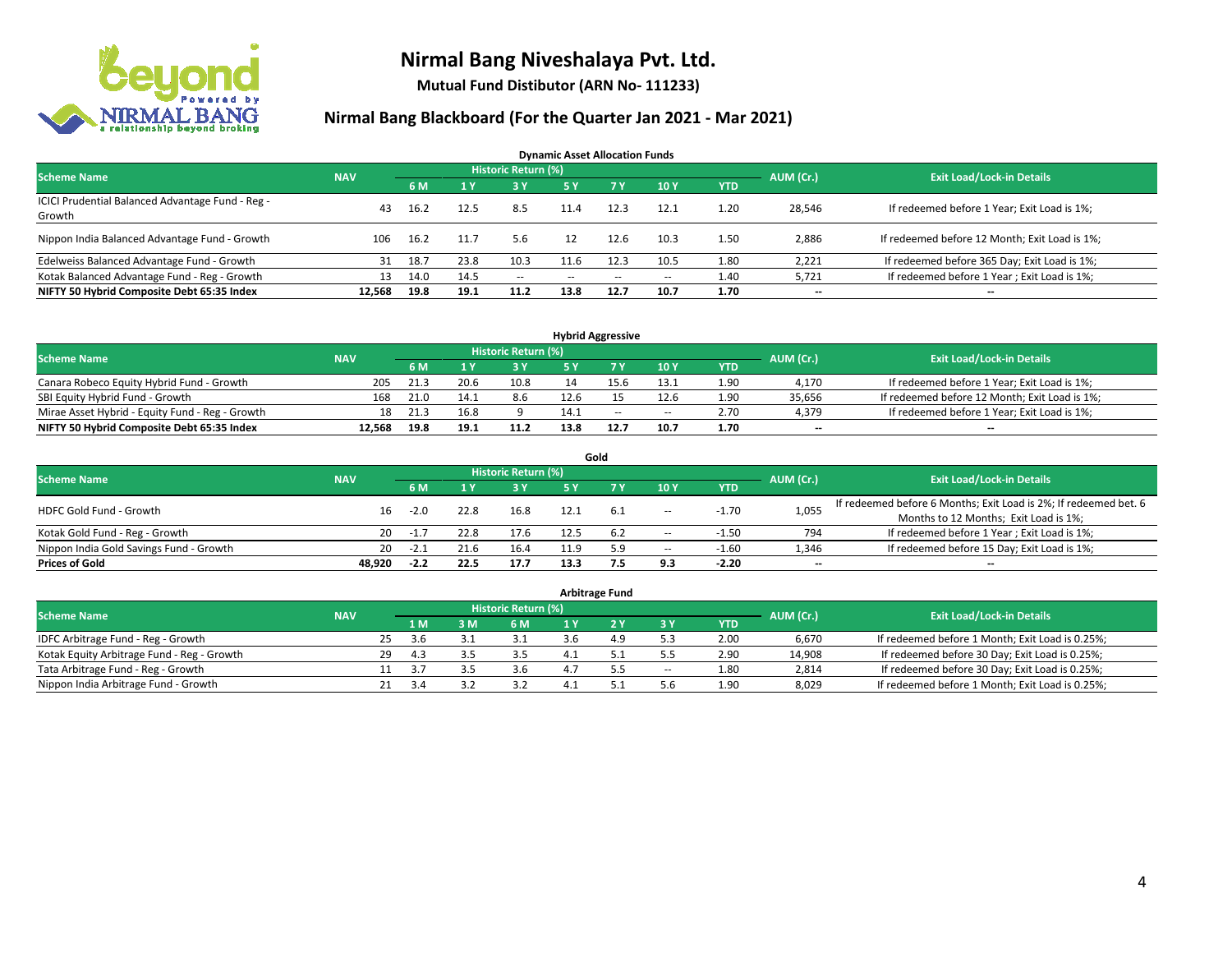

**Mutual Fund Distibutor (ARN No- 111233)**

| <b>Overnight Fund</b>                          |            |     |     |                            |     |     |            |                 |                          |                                  |  |  |  |
|------------------------------------------------|------------|-----|-----|----------------------------|-----|-----|------------|-----------------|--------------------------|----------------------------------|--|--|--|
| <b>Scheme Name</b>                             | <b>NAV</b> |     |     | <b>Historic Return (%)</b> |     |     | <b>YTM</b> | <b>Avg</b>      | AUM (Cr.)                | <b>Exit Load/Lock-in Details</b> |  |  |  |
|                                                |            | 1W  | 2 W | l M                        | 3 M | 1Y  |            | <b>Maturity</b> |                          |                                  |  |  |  |
| IDFC Overnight Fund - Reg - Growth             | 1,089      | 3.0 |     | 2.9                        | 2.8 | 35  | 2.14       | 0.00            | 1,500                    | Nil                              |  |  |  |
| Tata Overnight Fund - Reg - Growth             | 1,078      | 3.0 |     | 2.9                        | 2.9 | 3.2 | 3.02       | 0.00            | 1,786                    | Nil                              |  |  |  |
| SBI Overnight Fund - Growth                    | 3,301      | 3.0 |     | 2.9                        | 2.8 | 3.2 | 2.85       | 0.00            | 12,173                   | Nil                              |  |  |  |
| ICICI Prudential Overnight Fund - Reg - Growth | 110        | 3.0 |     | 2.9                        | 2.8 |     | 2.96       |                 | 8,589                    | Nil                              |  |  |  |
| Nippon India Overnight Fund - Reg - Growth     | 110        | 3.0 |     | 2.9                        | 2.9 |     | 2.97       | 0.00            | 5,456                    | Nil                              |  |  |  |
| <b>CRISIL Liquid Fund Index</b>                | $- -$      | 3.3 | 3.1 | 3.3                        | 3.4 | 4.5 | --         | --              | $\overline{\phantom{m}}$ | --                               |  |  |  |

| <b>Liquid Funds</b>                              |            |                |     |                            |     |     |            |                          |                          |                                  |  |  |  |
|--------------------------------------------------|------------|----------------|-----|----------------------------|-----|-----|------------|--------------------------|--------------------------|----------------------------------|--|--|--|
| <b>Scheme Name</b>                               | <b>NAV</b> |                |     | <b>Historic Return (%)</b> |     |     | <b>YTM</b> | Avg                      | AUM (Cr.)                | <b>Exit Load/Lock-in Details</b> |  |  |  |
|                                                  |            | 1 <sub>W</sub> | 2 W | 1 M                        | 3 M |     |            | <b>Maturity</b>          |                          |                                  |  |  |  |
| Aditya Birla Sun Life Liquid Fund - Reg - Growth | 327        | 2.8            |     | 2.8                        | 2.9 |     | 3.18       | 0.11                     | 33,431                   | *Ref Footnote                    |  |  |  |
| ICICI Prudential Liquid Fund - Reg - Growth      | 301        | 2.9            |     | 2.8                        | 2.9 | 4.  | 3.09       | 0.07                     | 42,177                   | *Ref Footnote                    |  |  |  |
| Kotak Liquid Fund - Reg - Growth                 | 4.116      | 2.9            |     | 2.7                        | 2.8 |     | 3.05       | 0.09                     | 31,718                   | *Ref Footnote                    |  |  |  |
| Nippon India Liquid Fund - Growth                | 4,967      | 2.8            |     | 2.7                        | 2.8 | 4.  | 3.08       | 0.12                     | 23,245                   | *Ref Footnote                    |  |  |  |
| Mahindra Manulife Liquid Fund - Reg - Growth     | 1,321      | 3.0            |     | 2.9                        |     | 4.  | 3.27       | 0.14                     | 1,665                    | *Ref Footnote                    |  |  |  |
| <b>CRISIL Liquid Fund Index</b>                  | $- -$      | 3.3            |     | 3.3                        | 3.4 | 4.5 | $- -$      | $\overline{\phantom{a}}$ | $\overline{\phantom{a}}$ | $-$                              |  |  |  |

| <b>Ultra Short Fund</b>                           |            |     |     |                            |       |        |                          |                 |           |                                  |  |  |  |
|---------------------------------------------------|------------|-----|-----|----------------------------|-------|--------|--------------------------|-----------------|-----------|----------------------------------|--|--|--|
| <b>Scheme Name</b>                                | <b>NAV</b> |     |     | <b>Historic Return (%)</b> |       |        | <b>YTM</b>               | Avg             | AUM (Cr.) | <b>Exit Load/Lock-in Details</b> |  |  |  |
|                                                   |            | 1 M | 3 M | 6 M                        | 1 Y   | - 3 Y  |                          | <b>Maturity</b> |           |                                  |  |  |  |
| HDFC Ultra Short Term Fund - Reg - Growth         | 12         | 2.5 |     | 4.1                        | 6.2   | $\sim$ | 3.81                     | 0.45            | 14,228    | Nil                              |  |  |  |
| ICICI Prudential Ultra Short Term Fund - Growth   | 21         | 2.6 |     |                            | - 6.1 | 7.4    | 4.63                     | 0.46            | 8,558     | Nil                              |  |  |  |
| UTI Ultra Short Term Fund - Growth                | 3.237      | 2.9 |     | 4.1                        |       |        | 4.63                     | 0.30            | 2,055     | Nil                              |  |  |  |
| Aditya Birla Sun Life Savings Fund - Reg - Growth | 419        | 2.0 | 3.7 | 4.7                        | 6.6   |        | 3.89                     | 0.53            | 16,540    | Nil                              |  |  |  |
| <b>NIFTY Ultra Short Duration Debt Index</b>      | 4.226      | 2.7 | 3.5 | 3.8                        | 5.3   |        | $\overline{\phantom{a}}$ | $- -$           | $- -$     | $\overline{\phantom{a}}$         |  |  |  |

| <b>Money Market Fund</b>                         |                          |     |     |                            |                |           |            |                 |           |                                               |  |  |  |  |
|--------------------------------------------------|--------------------------|-----|-----|----------------------------|----------------|-----------|------------|-----------------|-----------|-----------------------------------------------|--|--|--|--|
| <b>Scheme Name</b>                               | <b>NAV</b>               |     |     | <b>Historic Return (%)</b> |                |           | <b>YTM</b> | Avg             | AUM (Cr.) | <b>Exit Load/Lock-in Details</b>              |  |  |  |  |
|                                                  |                          | 1 M | 3M  | 6 M                        | 1 <sub>Y</sub> | $Z$ 3 $V$ |            | <b>Maturity</b> |           |                                               |  |  |  |  |
| Aditya Birla Sun Life Money Manager Fund - Reg - | 283                      | 2.8 | 3.4 |                            | 6.4            | 7.4       | 3.75       | 0.45            | 9,548     | Nil                                           |  |  |  |  |
| Growth                                           |                          |     |     |                            |                |           |            |                 |           |                                               |  |  |  |  |
| SBI Savings Fund - Growth                        | 32                       | 2.5 |     | 3.6                        | 5.4            | 6.7       | 3.53       | 0.30            | 22,019    | If redeemed before 3 Days; Exit Load is 0.1%; |  |  |  |  |
| HDFC Money Market Fund - Growth                  | 4,385                    | 2.8 | 3.3 | 3.8                        | 6.3            |           | 3.4        | 0.23            | 11,197    | Nil                                           |  |  |  |  |
| Tata Money Market Fund - Reg - Growth            | 3,610                    | 3.0 | 3.4 |                            | 6.2            | 4.6       | 3.61       | 0.28            | 1,524     | Nil                                           |  |  |  |  |
| <b>CRISIL Liquid Fund Index</b>                  | $\overline{\phantom{a}}$ | 3.3 | 3.4 | 3.7                        | 4.5            | $-$       | --         | $- -$           | $- -$     | $-$                                           |  |  |  |  |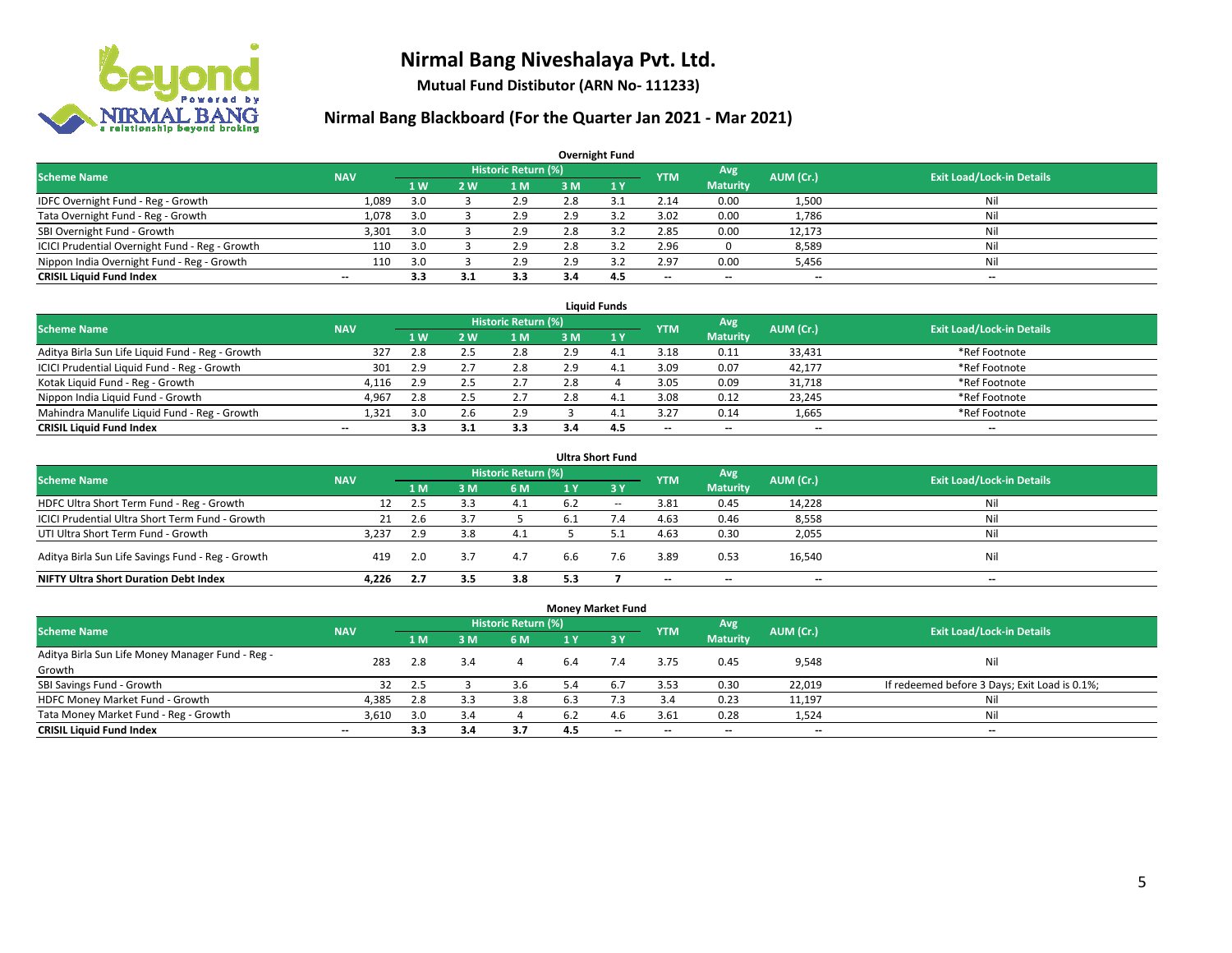

**Mutual Fund Distibutor (ARN No- 111233)**

| <b>Short Term Fund</b>                    |            |    |      |     |                            |      |     |            |                 |           |                                  |  |  |  |
|-------------------------------------------|------------|----|------|-----|----------------------------|------|-----|------------|-----------------|-----------|----------------------------------|--|--|--|
| <b>Scheme Name</b>                        | <b>NAV</b> |    |      |     | <b>Historic Return (%)</b> |      |     | <b>YTM</b> | Avg             | AUM (Cr.) | <b>Exit Load/Lock-in Details</b> |  |  |  |
|                                           |            |    | 1 M. | 8 M | 6 M                        |      |     |            | <b>Maturity</b> |           |                                  |  |  |  |
| HDFC Short Term Debt Fund - Growth        |            | 25 |      |     | 6.1                        | 10.2 |     | 5.31       | 3.46            | 17,928    | Ni                               |  |  |  |
| Nippon India Short Term Fund - Growth     |            | 41 | -0.1 |     |                            | 8.7  | ہ 7 | 5.09       | 2.40            | 8.710     | Ni                               |  |  |  |
| ICICI Prudential Short Term Fund - Growth |            | 46 |      |     |                            | 10.1 | 8.6 | 4.91       | 3.06            | 23,697    | Nil                              |  |  |  |

| <b>Low Duration Fund</b>                     |            |     |  |                     |     |  |            |                 |           |                                  |  |  |  |
|----------------------------------------------|------------|-----|--|---------------------|-----|--|------------|-----------------|-----------|----------------------------------|--|--|--|
| <b>Scheme Name</b>                           | <b>NAV</b> |     |  | Historic Return (%) |     |  | <b>YTM</b> | Avg             | AUM (Cr.) | <b>Exit Load/Lock-in Details</b> |  |  |  |
|                                              |            | 1 M |  | 6 M                 |     |  |            | <b>Maturity</b> |           |                                  |  |  |  |
| <b>HDFC Low Duration Fund - Growth</b>       | 45         | 3 G |  | 6.2                 | ہ 7 |  | 4.54       | 1.94            | 25.421    | Nil                              |  |  |  |
| ICICI Prudential Savings Fund - Reg - Growth | 415        | 2.  |  | 6.2                 | 8.2 |  | 4.3        | 2.06            | 29,895    | Nil                              |  |  |  |
| Kotak Low Duration Fund - Std - Growth       | 2.614      |     |  |                     |     |  | 4.55       | 1.22            | 11,678    | Nil                              |  |  |  |

| <b>Banking &amp; PSU Bond Funds</b>                 |            |    |        |     |                     |      |          |            |                 |           |                                  |  |  |
|-----------------------------------------------------|------------|----|--------|-----|---------------------|------|----------|------------|-----------------|-----------|----------------------------------|--|--|
| <b>Scheme Name</b>                                  | <b>NAV</b> |    |        |     | Historic Return (%) |      |          | <b>YTM</b> | Avg             | AUM (Cr.) | <b>Exit Load/Lock-in Details</b> |  |  |
|                                                     |            |    | 1 M    | : M | 6 M                 |      |          |            | <b>Maturity</b> |           |                                  |  |  |
| HDFC Banking and PSU Debt Fund - Reg - Growth       |            | 18 |        |     | 6.3                 | 9.8  |          | 5.27       | 3.68            | 11,313    | Nil                              |  |  |
| Tata Banking & PSU Debt Fund - Reg - Growth         |            |    | $-0.5$ |     |                     |      | $\sim$   | 4.98       | 3.53            | 644       | Nil                              |  |  |
| Kotak Banking and PSU Debt Fund - Reg - Growth      |            | 50 |        |     | 5.5                 |      |          | 5.17       | 3.98            | 10,801    | Nil                              |  |  |
| Nippon India Banking & PSU Debt Fund - Reg - Growth |            | 16 | 0.6    |     |                     | 10.1 | $\Omega$ | 4.83       | 3.85            | 7,210     | Nil                              |  |  |

| <b>Corporate Bond Funds</b>                         |            |     |        |     |                     |      |       |                 |      |           |                                  |  |  |
|-----------------------------------------------------|------------|-----|--------|-----|---------------------|------|-------|-----------------|------|-----------|----------------------------------|--|--|
| <b>Scheme Name</b>                                  | <b>NAV</b> |     |        |     | Historic Return (%) |      |       | <b>YTM</b>      | Avg  | AUM (Cr.) | <b>Exit Load/Lock-in Details</b> |  |  |
|                                                     |            |     | 1 M    | M   | 6 M                 | 1 Y  |       | <b>Maturity</b> |      |           |                                  |  |  |
| ICICI Prudential Corporate Bond Fund - Reg - Growth |            | -23 | 2.5    |     | 5.3                 | 9.9  | 8.8   | 4.63            | 3.22 | 19.716    | Nil                              |  |  |
| IDFC Corporate Bond Fund - Reg - Growth             |            | 15  | $-1.8$ | 4.2 | 4.7                 | 10.7 | 8.5   | 4.94            | 3.23 | 22,906    | Nil                              |  |  |
| HDFC Corporate Bond Fund - Growth                   |            | 25  |        |     | 5.7                 |      | 9.3   | 5.09            | 4.38 | 29,220    | Nil                              |  |  |
| UTI Corporate Bond Fund - Reg - Growth              |            | 13. | $-0.7$ | 3.b |                     |      | $- -$ | 4.98            | 3.15 | 2,855     | Nil                              |  |  |

| <b>Credit Risk Fund</b>                    |            |    |      |      |                            |      |           |            |                        |           |                                                                       |  |  |
|--------------------------------------------|------------|----|------|------|----------------------------|------|-----------|------------|------------------------|-----------|-----------------------------------------------------------------------|--|--|
| <b>Scheme Name</b>                         | <b>NAV</b> |    |      |      | <b>Historic Return (%)</b> |      |           | <b>YTM</b> | Avg<br><b>Maturity</b> | AUM (Cr.) | <b>Exit Load/Lock-in Details</b>                                      |  |  |
|                                            |            |    | 1 M  | 8 M  | 6 M                        | 1 Y  | $Z$ 3 $V$ |            |                        |           |                                                                       |  |  |
| ICICI Prudential Credit Risk Fund - Growth |            | 23 | 2.4  |      | 8.3                        | 9.3  | 8.6       | 7.71       | 2.50                   | 6,735     | If redeemed before 1 Year; Exit Load is 1%;                           |  |  |
| HDFC Credit Risk Debt Fund - Reg - Growth  |            |    |      | 11.4 | 10.5                       | 10.5 | 8.3       | 8.23       | 2.37                   | 6,601     | If redeemed before 12 Month; Exit Load is 1%; If redeemed bet. 12     |  |  |
|                                            |            | 18 | 7.6  |      |                            |      |           |            |                        |           | Month to 18 Month; Exit Load is 0.5%;                                 |  |  |
|                                            |            |    |      |      |                            |      |           |            |                        |           | If redeemed before 12 Month; Exit Load is 3%; If redeemed bet. 12     |  |  |
| SBI Credit Risk Fund - Growth              |            | 34 | -2.5 | 6.9  | 8.3                        |      |           | 7.07       | 2.87                   |           | 3,671 Month to 24 Month; Exit Load is 1.5%; If redeemed bet. 24 Month |  |  |
|                                            |            |    |      |      |                            |      |           |            |                        |           | to 36 Month; Exit Load is 0.75%;                                      |  |  |